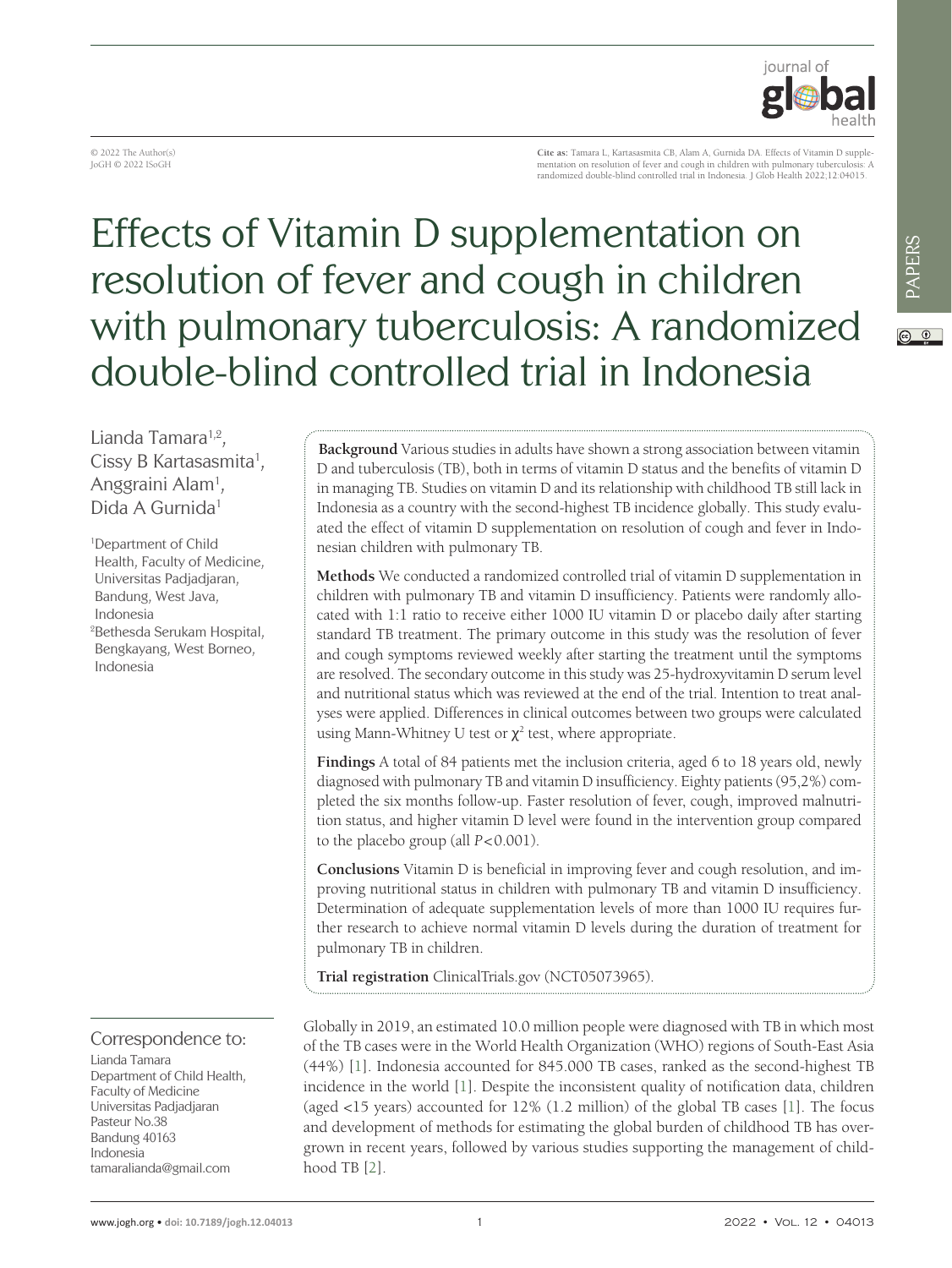Some systematic reviews on vitamin D and TB found positive and negative results. The negative findings revealed no correlation between vitamin D levels and TB and no effect on improving some TB clinical outcomes [[3](#page-6-2)[,4\]](#page-6-3). The positive findings support vitamin D supplementation for TB patients, vitamin D as a predictor of TB disease risk, and a link between vitamin D level and TB [\[5](#page-6-4)-[8\]](#page-6-5). However, no definitive conclusion was drawn regarding vitamin D's role in TB, and more research was required. Various studies in have shown association between vitamin D and TB, both in terms of vitamin D status and the benefits of vitamin D in managing TB [\[6](#page-6-6)[,9](#page-6-7)-[15](#page-6-8)]. Most of those studies were conducted in the adult population, although several studies have been followed in children [\[16-](#page-6-9)[20\]](#page-6-10). A limited study explicitly examines vitamin D and its association with TB in Indonesian children. One of them is a study related to vitamin D status in under-five children with a history of close TB contact, but the study did not address vitamin D status in confirmed TB patient [\[21\]](#page-6-11). Based on the geographically dominant distribution of TB incidence in Indonesia, research conducted in Indonesia will significantly contribute to patient care and scientific considerations for policy makers in TB elimination.

Indonesia has a high prevalence of TB and areas with scarce resources that leads to difficulty evaluating the diagnosis and outcome of TB treatment in children. The Indonesian Pediatric Society has developed a scoring system for pediatric TB diagnosis and treatment evaluation in children that incorporates symptoms of cough, fever, and nutritional status as assessment points for clinical TB in children. These parameters can indicate TB therapeutic response in children, particularly among those diagnosed without bacteriological confirmation in limited health care resource. Evaluating the effect of vitamin D supplementation in low resource setting is also complicated. Therefore, using the symptoms improvement, ie, cough and fever, in low resource but high burden TB setting will be significant and practical to evaluate the effect of vitamin D supplementation in children with TB. This study evaluated the effect of vitamin D supplementation on resolution of fever and cough in Indonesian children with pulmonary TB.

### **METHODS**

This randomized, double-blind control trial was conducted in Bethesda Serukam Hospital West Borneo from December 2020 to May 2021. This trial was registered in ClinicalTrials.gov (NCT05073965).

Study participants were recruited from patients who came to Bethesda Serukam Hospital as suspected TB referrals from the community health center. Patients 6 to 18 years old were assessed for pulmonary TB and vitamin D insufficiency or deficiency as the eligibility to participate. Diagnosis of TB case was based on The Indonesian Pediatric Tuberculosis Scoring System [\[22\]](#page-6-12). The scoring system was based on history taking, common TB clinical findings such as fever and cough, laboratory (tuberculin skin test, Gram staining from sputum or gastric lavage), and radiology (chest x-ray) results. Scoring ranges from 0 to 3 for each variable; a score of more than six from a fourteen maximum score is considered a TB diagnosis [[22](#page-6-12)]. The isolation of Mycobacterium tuberculosis (MTB) was not done in this study because of limited resources. Subjects were excluded if they were known of having liver or kidney abnormalities, immunocompromised, or already received vitamin D supplementation before the study. Subject selection was determined based on consecutive sampling according to which patients came to the clinic until the minimum number of samples (84 subjects) met the inclusion criteria. An explanation of the study's aims, procedures, and risks was given orally and in writing to parents and children before they gave written consent.

After obtaining written consent from the parents or guardians, all subjects had their blood specimens drawn to measure serum active 25-hydroxyvitamin D using the enzyme-linked immunosorbent assay (ELISA) method. Vitamin D is categorized as deficiency if serum 25-hydroxyvitamin D is below 20ng/mL, insufficiency between 20-30ng/mL, and normal levels above 30ng/mL [[16](#page-6-9)]. For each subject, the following data were entered into the study database: identification code, age, sex, physical examination results, cough symptom, fever symptom, and body weight. Data about the tests performed were also recorded included vitamin D serum levels (25-hydroxyvitamin D), tuberkulin skin test (TST), chest X-Ray (CXR), gastric or sputum aspiration (GeneXpert for MTB), and anti-tuberculosis treatment. All results were recorded in a study database following international standards to protect the privacy and personal information.

Subjects were randomly assigned to receive either a 1000 IU vitamin D supplement dose or a placebo with an allocation ratio of one to one. Before starting recruitment, the project manager prepared 84 packs of study preparation – 42 packs of the active study drug and 42 packs of a placebo, then generated a randomization sequence using a computer program assigning the terms active or placebo to numbers 1 to 84. The packs were then assigned a randomized number according to this computer-generated randomization sequence.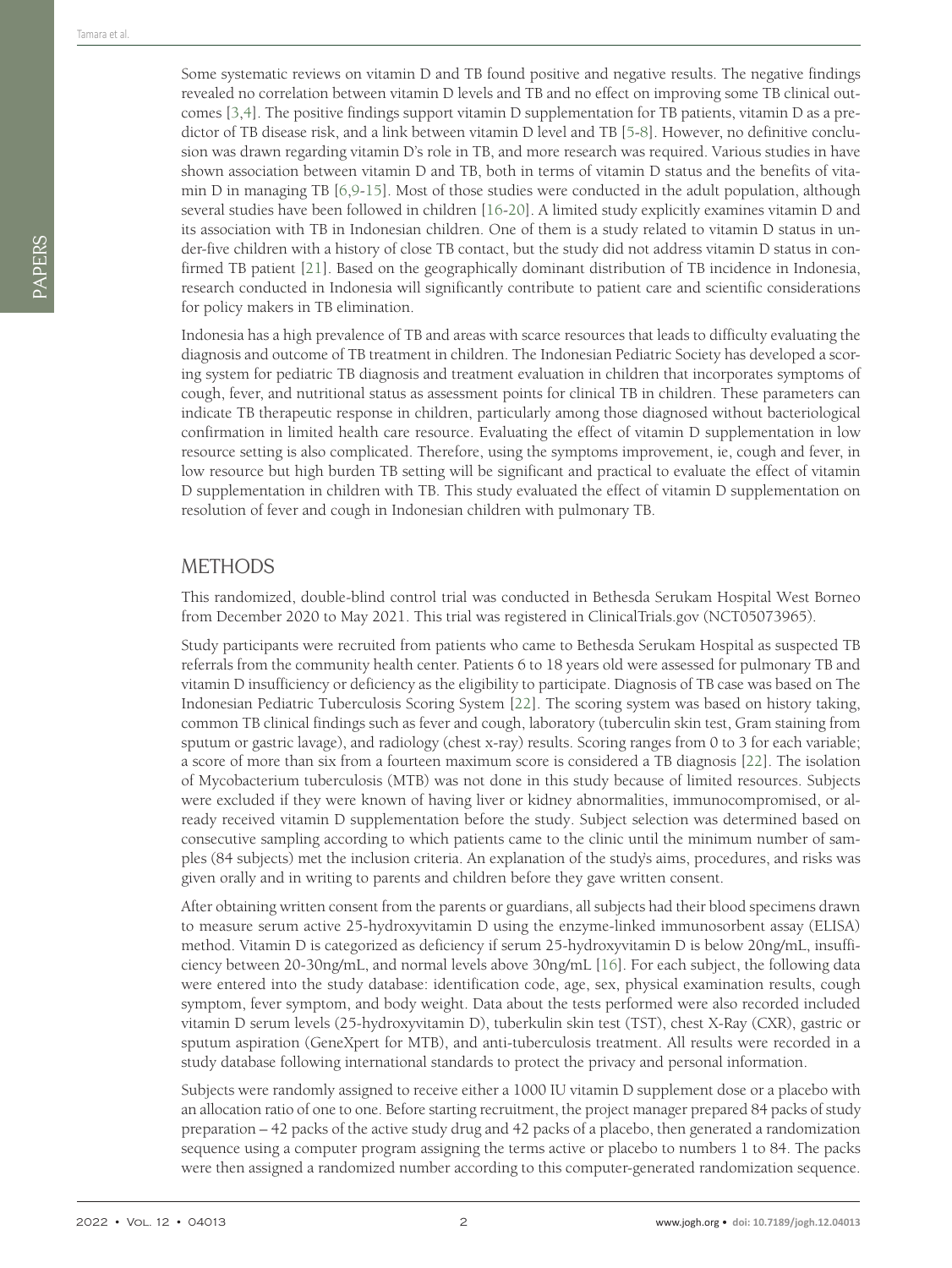At recruitment, study staff enrolled patients consecutively according to the order of arrival of patients from number 1 to 84. Study staff who assigned patients to active drugs or placebo did not know the following assignment in the sequence because they did not have access to the study code. Treatment of vitamin D or placebo allocations were hidden from patients and research staff. All subjects received antimicrobial treatment for TB drugs in the form of a fixed-dose combination.

Monitoring of the subject's medication adherence and daily symptoms (cough and fever) was conducted using a checklist table filled out by the patient's parents and confirmed by the researcher when the patient has a follow-up schedule to the clinic. Patients were reviewed for cough and fever symptoms weekly after starting antimicrobial treatment until the symptoms resolved. At each time point, standardized diagnostic measurements such as overnight sputum specimens were collected from all patients who could make spontaneous expectations, body weight and height were also measured. If the patient could not expel sputum spontaneously, a sputum induction procedure was performed in the hospital. Those standard evaluations were carried out to ensure the safety of subjects during intervention and treatment. The 25-hydroxyvitamin D serum was evaluated at the end of the study (6 months after receiving antimicrobial treatment).

The primary outcome measures in this study are resolution of fever and cough. The fever and cough symptoms were reviewed weekly after starting antimicrobial treatment until the symptoms were resolved, while the anthropometric measurement was reviewed six months after receiving antimicrobial treatment. The secondary outcome measures in this study are 25-hydroxyvitamin D serum level and nutritional status (based on the measurement of change in body weight, change in height, and change in Body Mass Index recorded monthly) reviewed six months after receiving antimicrobial treatment. The study was approved by Universitas Padjadjaran Research Ethics Committee with ethical approval number 1155/UN6.KEP/EC/2020.

A sample of 42 individuals in each group (total of 84 study participants) was needed to provide 90% power to detect difference of time of TB symptoms resolution, according to a preliminary study in West Java, Indonesia. Descriptive statistics were presented as counts and proportions for categorical variables. Means and standard deviations or median and ranges were presented for continuous variables, depending on the data distribution.

To compare baseline characteristics between intervention and control groups,  $\chi^2$  test was applied for categorical variables, while Mann-Whitney U test was applied for continuous variables as the data was not normally distributed. To compare differences in symptoms resolution, Mann-Whitney test was performed.

<span id="page-2-0"></span>

Figure 1. Flowchart of the exclusion process. ADIH – antituberculosis drug-induced hepatotoxicity, HIV – human immunodeficiency virus

P value less than 0.05 was considered as statistically significance. The analyses were conducted based on intention to treat principles. A last observation carried forward (LOCF) method was conducted on four subjects who did not complete the protocol to complete the data for intention to treat analysis. To minimize bias, the intention to treat analysis results were compared to the per-protocol analysis. Stata 16 (StataCorp LCC, USA) was used for the statistical analyses.

## RESULTS

We assessed 101 patients for eligibility to participate in the trial: 17 were ineligible, two were eligible but declined, 84 were randomized. Two subjects from the placebo group did not complete the trial due to drug induced hepatotoxicity and loss to follow-up, independently. Two subjects from the intervention group did not finish the trial for continuing treatment in other hospital. Each of the groups had 40 subjects completed the trial. The flowchart is shown in **[Figure 1](#page-2-0).**

**[Table 1](#page-3-0).** shows no differences in the distribution of sex, age, TB score, and nutritional status before the intervention in the two groups.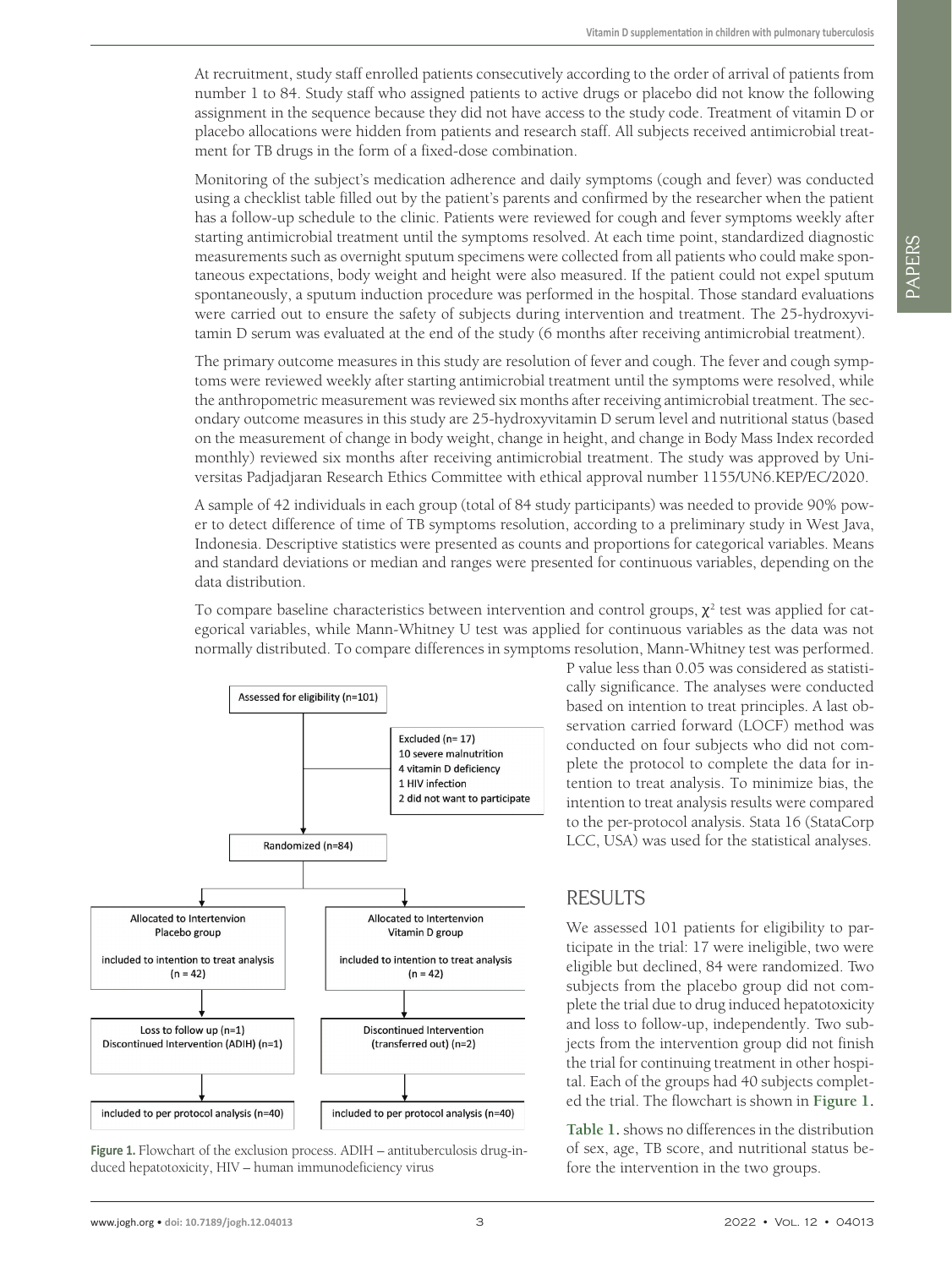#### <span id="page-3-0"></span>Table 1. Trial baseline characteristics (n=84)\*

| <b>BASELINE CHARACTERISTIC</b>           | <b>PLACEBO</b><br>$(N = 42)$ | <b>INTERVENTION</b><br>$(N = 42)$ | <b>P-VALUE</b> |
|------------------------------------------|------------------------------|-----------------------------------|----------------|
| Sex, $n$ $(\%)$                          |                              |                                   | 1.000          |
| Male                                     | 24(57.1)                     | 24(57.1)                          |                |
| Female                                   | 18 (42.9)                    | 18(42.9)                          |                |
| Age (years), median (min-max)            | $11.5(6.2-15.6)$             | $9.1(6-16.8)$                     | 0.851          |
| TB Score, median (min-max)               | $8(7-10)$                    | $8(7-9)$                          | 0.669          |
| Height-for-age z score, median (min-max) | $-2.00(-3.39-0.31)$          | $-1.67$ $(-3.24 - 0.08)$          | 0.724          |
| Weight-for-age z score, median (min-max) | $-1.67$ $(-3.3 - 0.54)$      | $-1.72$ $(-3.24 - 0.08)$          | 0.059          |
| BMI-for-age, median (min-max)            | $-0.70(-3.32-1.94)$          | $-1.17(-2.79-0.56)$               | 0.074          |
| Nutritional status, n(%)                 |                              |                                   | 0.655          |
| Moderate malnutrition                    | 25(59.5)                     | 27(64.3)                          |                |
| Well nourished                           | 17(40.5)                     | 15(35.7)                          |                |
| Stunting, $n$ $(\%)$                     |                              |                                   | 0.103          |
| Severely stunted                         | 2(4.8)                       | 2(4.8)                            |                |
| Stunted                                  | 27(64.3)                     | 19(45.2)                          |                |
| Normal                                   | 13(31)                       | 21(50)                            |                |

TB – tuberculosis, BMI – body mass index

 $*\chi^2$  or Mann-Whitney test were applied, where appropriate.

<span id="page-3-1"></span>Table 2. Patient tuberculosis work up and treatment profile (n=84)

| <b>CHARACTERISTIC</b>                        | PLACEBO ( $N = 42$ ) | <b>INTERVENTION</b> ( $N = 42$ ) |
|----------------------------------------------|----------------------|----------------------------------|
| Chest x-ray:                                 |                      |                                  |
| Perihilar lymphadenopathy                    | 41                   | 39                               |
| Unilateral pleural effusion                  | 1                    | 3                                |
| Acid-fast bacilli sputum smear:              |                      |                                  |
| Negative                                     | 40                   | 40                               |
| Positive                                     | $\overline{2}$       | $\overline{2}$                   |
| Molecular test:                              |                      |                                  |
| Undetected MTB                               | 40                   | 40                               |
| MTB/RIF                                      | $\overline{2}$       | $\overline{2}$                   |
| Tuberculin skin test:                        |                      |                                  |
| 10 <sub>mm</sub>                             | $\Omega$             | $\Omega$                         |
| $\geq 10$ mm                                 | 42                   | 42                               |
| Antituberculosis treatment package category: |                      |                                  |
| Children                                     | 26                   | 32                               |
| Adult                                        | 16                   | 10                               |

MTB – mycobacterium tuberculosis

#### <span id="page-3-2"></span>**Table 3.** Clinical outcomes  $(n=84)^*$

|                                | PLACEBO ( $N = 42$ ) | VITAMIN $D (N = 42)$ | P VALUE* |
|--------------------------------|----------------------|----------------------|----------|
| Fever duration (week)          | $3(1-6)$             | $2(1-3)$             | < 0.001  |
| Cough duration (week)          | $4(2-6)$             | $2(1-6)$             | < 0.001  |
| Nutritional status:            |                      |                      |          |
| -Delta BMI-for-age z score     | $0.08(-0.47-0.68)$   | $0.5(-0.62-1.7)$     | < 0.001  |
| -Delta weight-for-age z score  | $0.33(0.06-0.9)$     | $0.79(0.15-1.8)$     | < 0.001  |
| -Delta height-for-age z score  | $0.55(0.08-1.02)$    | $0.7(0.13-1.22)$     | 0.001    |
| Vitamin D levels (ng/mL):      |                      |                      |          |
| Before intervention            |                      |                      | 0.147    |
| Median                         | 22.1                 | 21.7                 |          |
| Range                          | $20.1 - 29$          | 20-28.3              |          |
| After intervention             |                      |                      | 0.001    |
| Median                         | 11.2                 | 13.4                 |          |
| Range                          | $5.7 - 22.1$         | $10.2 - 21.5$        |          |
| Delta vitamin D levels (ng/mL) | $-11.35(-19.5-0)$    | $-8.85(-15.6-0)$     | < 0.001  |

BMI – body mass index

\* *P*-values were calculated using Mann-Whitney U test.

Patient TB work-up and treatment profile are shown in **[Table 2](#page-3-1).** Most of the CXR in the subjects of this study showed perihilar lymph node enlargement, both in the placebo group (97.62%) and the intervention group (92.86%). Four study subjects showed positive results of sputum smear examination, two subjects from each group. The use of antituberculosis treatment package in this study was based on Indonesian Pediatric TB management technical guidelines, which is slightly different from WHO fixed dosed combination recommendation regarding the number of tablets per weight band. The antituberculosis treatment package for children category was given to 26 subjects in the placebo group and 32 subjects in the intervention group. The antituberculosis treatment package for adult category was given to 16 subjects in the placebo group and 10 subjects in the intervention group.

**[Table 3.](#page-3-2)** shows clinical outcomes that fever resolution occurred faster in the intervention group than in the placebo group (*P* < 0.001). The median for fever resolution in the intervention group is 2 weeks compared to 3 weeks in the placebo group. Resolution of cough symptoms also faster in the intervention group than in the placebo group (*P*<0.001). The median for cough symptoms in the intervention group is 2 weeks compared to 4 weeks in the placebo group.

Nutritional status with delta Body Mass Index (BMI)-for-age z score measurements in the placebo group resulted in a median of 0.08 with a range of -0.47 to 0.68, while in the intervention group, the median was 0.5 with a range of -0.62 to 1.7. Nutritional status with delta weight-forage z score measurements in the placebo group resulted in a median of 0.33 with a range of 0.06 to 0.9, while in the intervention group, the median was 0.79 with a range of 0.15 to 1.8. Nutritional status with delta height-for-age z score measurements in the placebo group resulted in a median of 0.55 with a range of 0.08 to 1.02, while in the intervention group, the median was 0.7 with a range of 0.13 to 1.22. These results indicate a significant improvement in nutritional status in the intervention group compared to placebo  $(P=0.001)$ .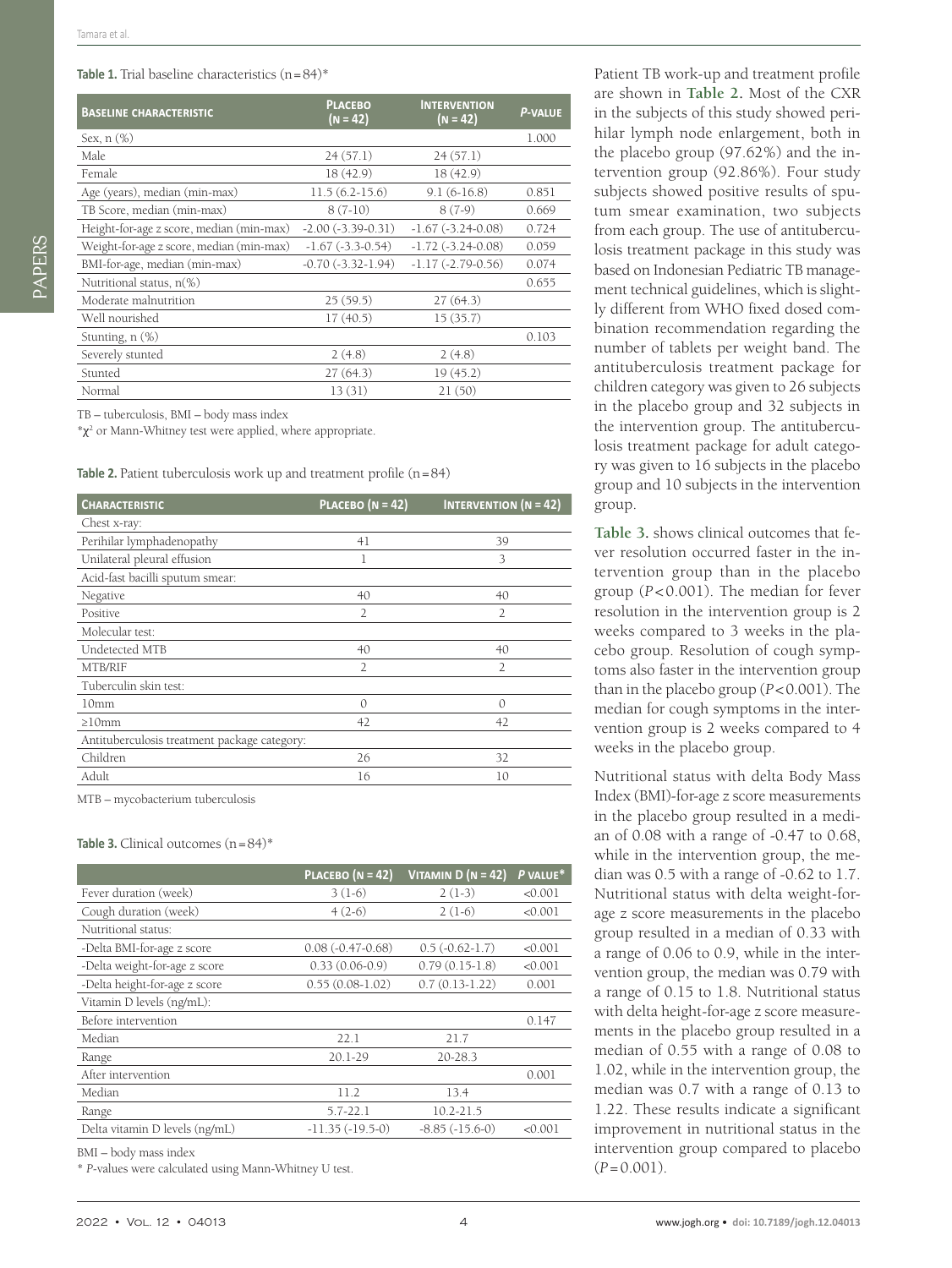Before the intervention, Vitamin D levels in the placebo and intervention groups were similar, ranging from 20 to 29 ng/mL (*P*=0.147). After receiving the intervention for six months, vitamin D levels in the intervention group was statistically higher than the placebo group (*P*<0.001). None of the study subjects achieved normal vitamin D levels in either group. After completing the protocol, vitamin D levels in both groups decreased, but the reduction in vitamin D level in the intervention group was statistically lower (*P*<0.001).

There was a statistically significant difference between the improvement in clinical outcomes in the intervention group compared to the placebo group, based on the duration of fever, duration of cough, and improvement in anthropometric status. The intervention group had a better outcome than the placebo group. No safety issues were found.

## **DISCUSSION**

This research is the first study in Indonesia to evaluate the effects of vitamin D supplementation on clinical outcomes in children with pulmonary TB. This study highlights that vitamin D improves fever and cough resolutions. Vitamin D also significantly improves the anthropometric status after the end of TB treatment. No safety issues were found.

In this trial, most of the children were symptomatic, while their sputum smear and molecular test were dominantly unconfirmed. These results are in accordance with the previous study that microbiological confirmation of MTB infection is rarely achievable in pediatric pulmonary TB due to difficulty collecting sputum specimens [[23](#page-6-13)]. Most children do not have the expectoration strength and oromotor coordination to produce good quality sputum specimens. All subjects in this study underwent sputum induction, but only four subjects with positive smear results and molecular rapid test results showed sensitivity to rifampin. As microbial examination in children is challenging, monitoring the evolution of the symptoms play important role in TB treatment and aligns with some previous TB studies in children [\[24\]](#page-6-14).

Fever is a physiological response to various conditions, including TB infection. Based on the 10 years cross-sectional study in Iran, the median duration of the febrile response in adults receiving TB treatment was 11.7 days with a standard deviation of 7.5 [[25](#page-6-15)]. Studies investigating duration of fever in children with TB are still lacking. However, persistent fever was exclusively reported in children with TB, although it was only present in 25% of cases [[26](#page-6-16)]. There is also no research on the relationship between vitamin D and fever as a typical immune response. This study showed that the intervention group experienced significant resolution of fever with a median of 2 weeks compared to the placebo group who experienced a median resolution of fever at 3 weeks. The exact mechanism associated with this is not known. The resolution of the fever may be due to the influence of vitamin D on the immune system in the treatment of TB without excluding the possibility of other variables involved [[11](#page-6-17),[27](#page-6-18)].

Coughing is also a typical physiological response to a variety of respiratory conditions, including TB infection. A randomized trial in children has shown that most of the children (58%) in the clinical trial setting took longer than 60 days after starting TB treatment for baseline cough to resolve [\[24\]](#page-6-14). In this study, the maximum duration of cough was 6 weeks in both groups. The intervention group experienced significant resolution of cough with a median of 2 weeks compared to the placebo group who experienced a median resolution of fever at 4 weeks. A systematic review and meta-analysis of aggregate data from randomized controlled trials showed vitamin D supplementation was safe and slightly reduced the risk of acute respiratory infection [[28](#page-6-19)].

A faster resolution of fever and cough indicates an excellent clinical improvement response. This, of course, affects the quality of life of children and families as the impact of chronic diseases such as TB on children affects physical, psychological, and social health [\[18\]](#page-6-20). Faster resolution of fever and cough plays a role in improving the quality of life for children to carry out their daily activities, attend school and interact with friends [[29](#page-7-0)].

Indonesia is one of the countries experiencing the triple burden of malnutrition (undernutrition, micronutrient deficiencies, and overweight) in Asia [[30](#page-7-1)]. Most of the research subjects (62%) were undernourished, in line with the problem of malnutrition and micronutrient deficiencies in general so that the results of this study can be generalized to the Indonesian child population. Studies show proteins and micronutrients play an essential role in developing innate and cellular immunity, and these factors are essential for the TB response [\[27,](#page-6-18)[31](#page-7-2)[,32\]](#page-7-3). Malnutrition increases the risk of TB, and conversely, TB can exacerbate the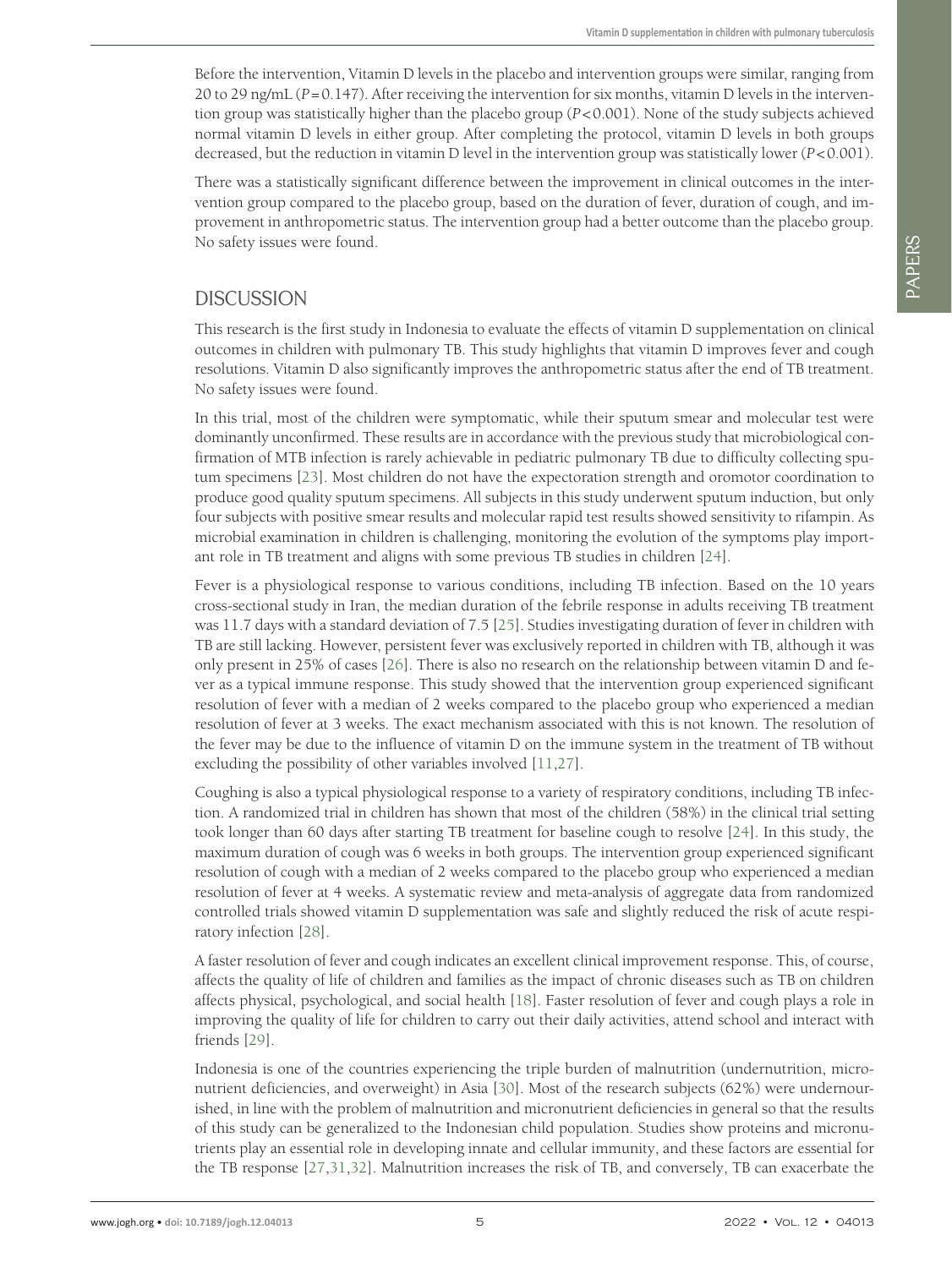After completing the TB treatment, none of the study subjects achieved normal vitamin D levels in either group. On the contrary, vitamin D levels in both groups decreased from the category of vitamin D insufficiency to vitamin D deficiency. We suggest that there might be a role of Isoniazid and rifampin as TB drugs that can lead to a higher incidence of hepatotoxicity, affecting the activity and expression of the CYP450 enzyme, thus reduce vitamin D receptor expression secondary to liver damage caused by TB drug [\[33\]](#page-7-4). Other studies also proved that the group with decreased vitamin D levels after six months of TB drug showed no change in liver function values, while the group with increased vitamin D levels showed significant improvement in liver function after TB drug for six months [\[15\]](#page-6-8).

Factors affecting vitamin D levels include genetics, geographical location, tropical climate, skin color, race, food intake, and exposure to sunlight [[7](#page-6-21)[,16\]](#page-6-9). In this study, risk factors such as geographical location, tropical climate, skin color, and race in both study groups did not modify the results because both groups had the same risk factors. Both groups were lived in the West Borneo area, so that the geographical location and climate of the residence were relatively the same. The primary assumption related to skin exposure to sunlight is that all participants were children living in the same area and unfeasible tools to measure all the variability of clothes and daily activities. The exposure to sunlight itself was not measured because there was no standardized method in measuring the amount of sun exposure [\[34\]](#page-7-5). This study did not trace the source of nutritional intake, including milk consumed by the subjects, due to the high variability of foods that can be randomly consumed. Although this study did not stratify the socio-economic status of the subjects, most of the subjects' parents are low educated (lower than the junior high school level), and their occupation was not working or informal workers. Therefore, the type and amount of milk consumed can vary greatly depending on the unstable economic conditions of the parents, assistance or support from donors, and government involvement at certain times.

## **CONCLUSIONS**

This study adds evidence to the role of vitamin D in improving fever and cough resolution, and improving nutritional status in children with pulmonary TB and vitamin D insufficiency. Determination of adequate supplementation levels of more than 1000 IU requires further research to achieve normal vitamin D levels during the duration of treatment for pulmonary TB in children.



**Acknowledgments:** We thank Prof. Kusnandi Rusmil, MD, PhD, Bakhtiar, MD, PhD and Prayudi Santoso, MD, PhD for their contributions to the research protocol. We thank the research team at Bethesda Serukam for their assistance with data collection. We would like to express our gratitude to Resthie Rachmanta Putri, MD, MSci, for her assistance with statistical analysis. We also thank Fushen, MD, PhD, and Ahmad Fuady, MD, PhD, for their valuable inputs to the interpretation of the results.

**Funding:** None declared.

**Authorship contributions:** LT led proposal development, data collection, analysis, and manuscript writing. CBK, DAG, and AA supported proposal development, data analysis, results interpretation, and critical revision. All authors approved the final version of the manuscript.

**Competing interests:** The authors completed the ICMJE Unified Competing Interest Form (available upon request from the corresponding author), and declare no conflicts of interest.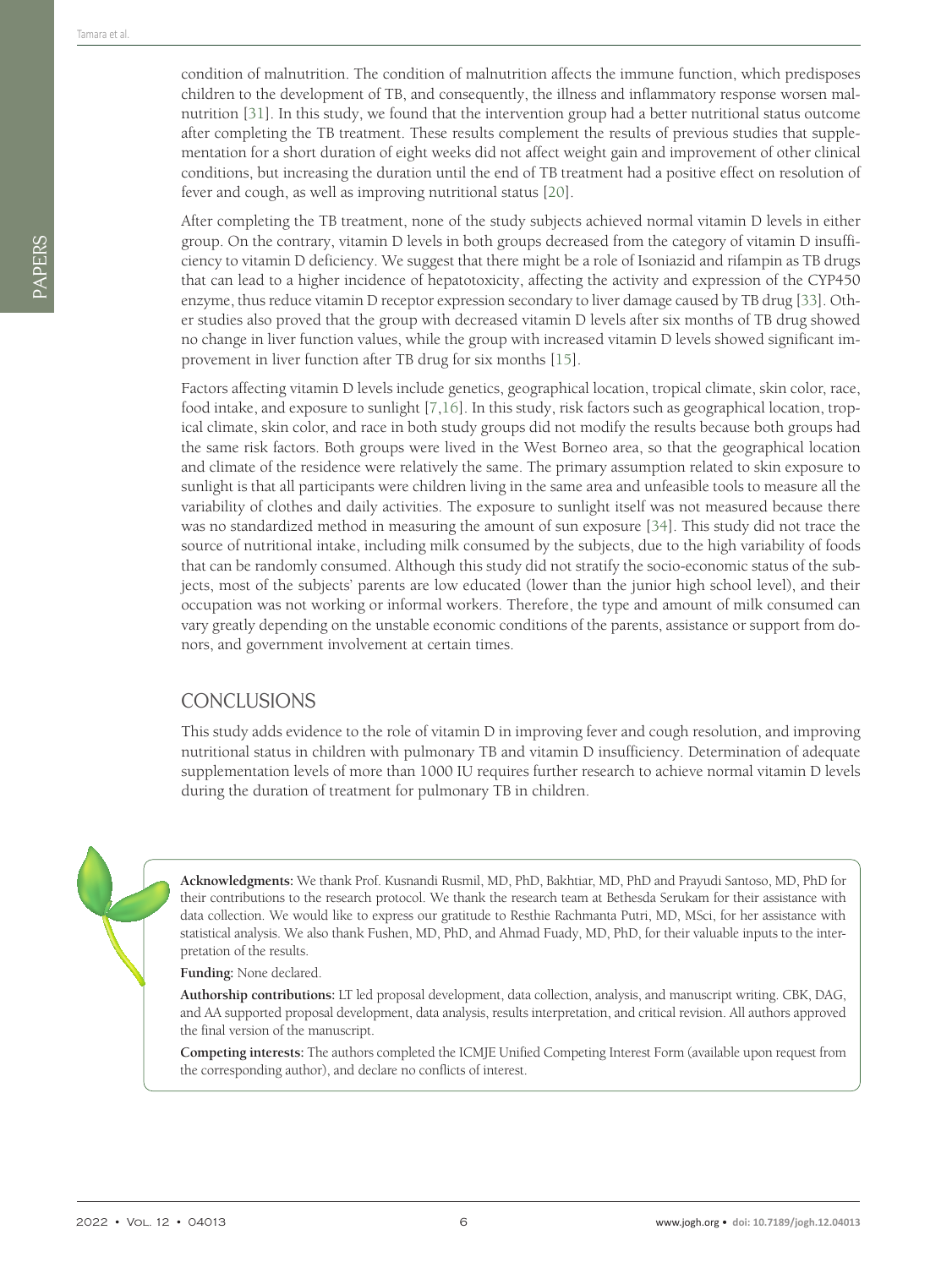- <span id="page-6-0"></span>1 World Health Organization. Global Tuberculosis Report 2020. Geneva: World Health Organization; 2020.
- <span id="page-6-1"></span>2 Jenkins HE. Global burden of childhood tuberculosis. Pneumonia. 2016;8:1-7. [Medline:28003956](https://www.ncbi.nlm.nih.gov/entrez/query.fcgi?cmd=Retrieve&db=PubMed&list_uids=28003956&dopt=Abstract) [doi:10.1186/s41479-016-](https://doi.org/10.1186/s41479-016-0018-6) [0018-6](https://doi.org/10.1186/s41479-016-0018-6)
- <span id="page-6-2"></span>3 Sarin P, Duffy J, Mughal Z, Hedayat E, Manaseki-Holland S. Vitamin D and tuberculosis: review and association in three rural provinces of Afghanistan. Int J Tuberc Lung Dis. 2016;20:383-8. [Medline:27046721](https://www.ncbi.nlm.nih.gov/entrez/query.fcgi?cmd=Retrieve&db=PubMed&list_uids=27046721&dopt=Abstract) [doi:10.5588/ijtld.15.0303](https://doi.org/10.5588/ijtld.15.0303)
- <span id="page-6-3"></span>4 Wang J, Feng M, Ying S, Zhou J, Li X. Efficacy and Safety of Vitamin D Supplementation for Pulmonary Tuberculosis: A Systematic Review and Meta-analysis. Iran J Public Health. 2018;47:466-72. [Medline:29900130](https://www.ncbi.nlm.nih.gov/entrez/query.fcgi?cmd=Retrieve&db=PubMed&list_uids=29900130&dopt=Abstract)
- <span id="page-6-4"></span>5 Wu HX, Xiong X, Zhu M, Wei J, Zhuo K, Cheng D. Effects of vitamin D supplementation on the outcomes of patients with pulmonary tuberculosis: a systematic review and meta-analysis. BMC Pulm Med. 2018;18:108. [Medline:29954353](https://www.ncbi.nlm.nih.gov/entrez/query.fcgi?cmd=Retrieve&db=PubMed&list_uids=29954353&dopt=Abstract) [doi:10.1186/](https://doi.org/10.1186/s12890-018-0677-6) [s12890-018-0677-6](https://doi.org/10.1186/s12890-018-0677-6)
- <span id="page-6-6"></span>6 Aibana O, Huang CC, Aboud S, Arnedo-Pena A, Becerra MC, Bellido-Blasco JB, et al. Vitamin D status and risk of incident tuberculosis disease: A nested case-control study, systematic review, and individual participant data meta-analysis. PLoS Med. 2019;16:e1002907. [Medline:31509529](https://www.ncbi.nlm.nih.gov/entrez/query.fcgi?cmd=Retrieve&db=PubMed&list_uids=31509529&dopt=Abstract) [doi:10.1371/journal.pmed.1002907](https://doi.org/10.1371/journal.pmed.1002907)
- <span id="page-6-21"></span>7 Gou X, Pan L, Tang F, Gao H, Xiao D. The association between Vitamin D status and tuberculosis in children: A meta-analysis. Medicine (Baltimore). 2018;97:e12179. [Medline:30170465](https://www.ncbi.nlm.nih.gov/entrez/query.fcgi?cmd=Retrieve&db=PubMed&list_uids=30170465&dopt=Abstract) [doi:10.1097/MD.0000000000012179](https://doi.org/10.1097/MD.0000000000012179)
- <span id="page-6-5"></span>8 Huang S-J, Wang X, Liu Z-D, Cao W-L, Han Y, Ma A-G, et al. Vitamin D deficiency and the risk of tuberculosis: a meta-analysis. Drug Des Devel Ther. 2016;11:91-102. [Medline:28096657](https://www.ncbi.nlm.nih.gov/entrez/query.fcgi?cmd=Retrieve&db=PubMed&list_uids=28096657&dopt=Abstract) [doi:10.2147/DDDT.S79870](https://doi.org/10.2147/DDDT.S79870)
- <span id="page-6-7"></span>9 Soeharto DA, Rifai DA, Marsudidjadja S, Roekman AE, Assegaf CK, Louisa M. Vitamin D as an Adjunctive Treatment to Standard Drugs in Pulmonary Tuberculosis Patients: An Evidence-Based Case Report. Adv Prev Med. 2019;2019:5181847. [Med](https://www.ncbi.nlm.nih.gov/entrez/query.fcgi?cmd=Retrieve&db=PubMed&list_uids=31321102&dopt=Abstract)[line:31321102](https://www.ncbi.nlm.nih.gov/entrez/query.fcgi?cmd=Retrieve&db=PubMed&list_uids=31321102&dopt=Abstract) [doi:10.1155/2019/5181847](https://doi.org/10.1155/2019/5181847)
- 10 Holick MF, Binkley NC, Bischoff-Ferrari HA, Gordon CM, Hanley DA, Heaney RP, et al. Evaluation, treatment, and prevention of vitamin D deficiency: An endocrine society clinical practice guideline. J Clin Endocrinol Metab. 2011;96:1911-30. [Med](https://www.ncbi.nlm.nih.gov/entrez/query.fcgi?cmd=Retrieve&db=PubMed&list_uids=21646368&dopt=Abstract)[line:21646368](https://www.ncbi.nlm.nih.gov/entrez/query.fcgi?cmd=Retrieve&db=PubMed&list_uids=21646368&dopt=Abstract) [doi:10.1210/jc.2011-0385](https://doi.org/10.1210/jc.2011-0385)
- <span id="page-6-17"></span>11 Martineau AR, Wilkinson RJ, Wilkinson KA, Newton SM, Kampmann B, Hall BM, et al. A single dose of vitamin D enhances immunity to mycobacteria. Am J Respir Crit Care Med. 2007;176:208-13. [Medline:17463418](https://www.ncbi.nlm.nih.gov/entrez/query.fcgi?cmd=Retrieve&db=PubMed&list_uids=17463418&dopt=Abstract) [doi:10.1164/rccm.200701-007OC](https://doi.org/10.1164/rccm.200701-007OC)
- 12 Martineau AR, Timms PM, Bothamley GH, Hanifa Y, Islam K, Claxton AP, et al. High-dose vitamin D3 during intensive-phase antimicrobial treatment of pulmonary tuberculosis: A double-blind randomised controlled trial. Lancet. 2011;377:242-50. [Medline:21215445](https://www.ncbi.nlm.nih.gov/entrez/query.fcgi?cmd=Retrieve&db=PubMed&list_uids=21215445&dopt=Abstract) [doi:10.1016/S0140-6736\(10\)61889-2](https://doi.org/10.1016/S0140-6736(10)61889-2)
- 13 Nursyam EW, Amin Z, Rumende CM. The effect of vitamin D as supplementary treatment in patients with moderately advanced pulmonary tuberculous lesion. Acta Med Indones. 2006;38:3-5. [Medline:16479024](https://www.ncbi.nlm.nih.gov/entrez/query.fcgi?cmd=Retrieve&db=PubMed&list_uids=16479024&dopt=Abstract)
- 14 Finklea JD, Grossmann RE, Tangpricha V. Vitamin D and chronic lung disease: A review of molecular mechanisms and clinical studies. Adv Nutr. 2011;2:244-53. [Medline:22332056](https://www.ncbi.nlm.nih.gov/entrez/query.fcgi?cmd=Retrieve&db=PubMed&list_uids=22332056&dopt=Abstract) [doi:10.3945/an.111.000398](https://doi.org/10.3945/an.111.000398)
- <span id="page-6-8"></span>15 Naik AL. Effect of DOTS Treatment on Vitamin D Levels in Pulmonary Tuberculosis. J Clin Diagn Res. 2017;11:BC18-22. [Medline:28571130](https://www.ncbi.nlm.nih.gov/entrez/query.fcgi?cmd=Retrieve&db=PubMed&list_uids=28571130&dopt=Abstract) [doi:10.7860/JCDR/2017/24501.9759](https://doi.org/10.7860/JCDR/2017/24501.9759)
- <span id="page-6-9"></span>16 Venturini E, Facchini L, Martinez-Alier N, Novelli V, Galli L, de Martino M, et al. Vitamin D and tuberculosis: A multicenter study in children. BMC Infect Dis. 2014;14:652. [Medline:25494831](https://www.ncbi.nlm.nih.gov/entrez/query.fcgi?cmd=Retrieve&db=PubMed&list_uids=25494831&dopt=Abstract) [doi:10.1186/s12879-014-0652-7](https://doi.org/10.1186/s12879-014-0652-7)
- 17 Battersby AJ, Kampmann B, Burl S. Vitamin D in early childhood and the effect on immunity to mycobacterium tuberculosis. Clin Dev Immunol. 2012. [Medline:22829851](https://www.ncbi.nlm.nih.gov/entrez/query.fcgi?cmd=Retrieve&db=PubMed&list_uids=22829851&dopt=Abstract) [doi:10.1155/2012/430972](https://doi.org/10.1155/2012/430972)
- <span id="page-6-20"></span>18 Ganmaa D, Giovannucci E, Bloom BR, Fawzi W, Burr W, Batbaatar D, et al. Vitamin D, tuberculin skin test conversion, and latent tuberculosis in Mongolian school-age children: A randomized, double-blind, placebo-controlled feasibility trial. Am J Clin Nutr. 2012;96:391-6. [Medline:22760564](https://www.ncbi.nlm.nih.gov/entrez/query.fcgi?cmd=Retrieve&db=PubMed&list_uids=22760564&dopt=Abstract) [doi:10.3945/ajcn.112.034967](https://doi.org/10.3945/ajcn.112.034967)
- 19 Morcos MM, Gabr AA, Samuel S, Kamel M, el Baz M, el Beshry MMR. Vitamin D administration to tuberculous children and its value. Boll Chim Farm. 1998;137:157-64. [Medline:9689902](https://www.ncbi.nlm.nih.gov/entrez/query.fcgi?cmd=Retrieve&db=PubMed&list_uids=9689902&dopt=Abstract)
- <span id="page-6-10"></span>20 Mehta S, Mugusi FM, Bosch RJ, Aboud S, Chatterjee A, Finkelstein JL, et al. A randomized trial of multivitamin supplementation in children with tuberculosis in Tanzania. Nutr J. 2011;10:120. [Medline:22039966](https://www.ncbi.nlm.nih.gov/entrez/query.fcgi?cmd=Retrieve&db=PubMed&list_uids=22039966&dopt=Abstract) [doi:10.1186/1475-2891-10-120](https://doi.org/10.1186/1475-2891-10-120)
- <span id="page-6-11"></span>21 Yani FF, Lipoeto NI, Supriyatno B, Darwin E, Basir D. Vitamin D status in under-five children with a history of close tuberculosis contact in Padang, West Sumatra. Asia Pac J Clin Nutr. 2017;26:S68-72. [Medline:28625040](https://www.ncbi.nlm.nih.gov/entrez/query.fcgi?cmd=Retrieve&db=PubMed&list_uids=28625040&dopt=Abstract)
- <span id="page-6-12"></span>22 Triasih R, Graham SM. Limitations of the Indonesian Pediatric Tuberculosis Scoring System in the context of child contact investigation. Paediatr Indones. 2011;51:332-7. [doi:10.14238/pi51.6.2011.332-7](https://doi.org/10.14238/pi51.6.2011.332-7)
- <span id="page-6-13"></span>23 Thomas TA. Tuberculosis in children. Pediatr Clin North Am. 2017;64:893-909. [Medline:28734517](https://www.ncbi.nlm.nih.gov/entrez/query.fcgi?cmd=Retrieve&db=PubMed&list_uids=28734517&dopt=Abstract) [doi:10.1016/j.](https://doi.org/10.1016/j.pcl.2017.03.010) [pcl.2017.03.010](https://doi.org/10.1016/j.pcl.2017.03.010)
- <span id="page-6-14"></span>24 Mpofu N, Moyo S, Mulenga H, Luabeya KKA, Tameris M, Geldenhuys H, et al. Time to symptom resolution in young children treated for pulmonary tuberculosis. Pediatr Infect Dis J. 2014;33:1226-30. [Medline:25144794](https://www.ncbi.nlm.nih.gov/entrez/query.fcgi?cmd=Retrieve&db=PubMed&list_uids=25144794&dopt=Abstract) [doi:10.1097/](https://doi.org/10.1097/INF.0000000000000523) [INF.0000000000000523](https://doi.org/10.1097/INF.0000000000000523)
- <span id="page-6-15"></span>25 Yassin Z, Ahmadinejad Z. The Fever Response after Treatment of Tuberculosis: What is the Expected Time and What are the Risk Factors? J Infec Dis Treat. 2016;2:1-4. [doi:10.21767/2472-1093.100011](https://doi.org/10.21767/2472-1093.100011)
- <span id="page-6-16"></span>26 Marais BJ, Gie RP, Obihara CC, Hesseling AC, Schaaf HS, Beyers N. Well defined symptoms are of value in the diagnosis of childhood pulmonary tuberculosis. Arch Dis Child. 2005;90:1162-5. [Medline:16131501](https://www.ncbi.nlm.nih.gov/entrez/query.fcgi?cmd=Retrieve&db=PubMed&list_uids=16131501&dopt=Abstract) [doi:10.1136/adc.2004.070797](https://doi.org/10.1136/adc.2004.070797)
- <span id="page-6-19"></span><span id="page-6-18"></span>27 Fabbri A, Infante M, Ricordi C. Vitamin D status: a key modulator of innate immunity and natural defense from acute viral respiratory infections. Eur Rev Med Pharmacol Sci. 2020;24:4048-52. [Medline:32329882](https://www.ncbi.nlm.nih.gov/entrez/query.fcgi?cmd=Retrieve&db=PubMed&list_uids=32329882&dopt=Abstract)
- with the specific organization of the specific organization of the specific organization of the specific organization of the specific organization of the specific organization of the specific organization of the specific 28 Jolliffe DA, Camargo CA, Sluyter JD, Aglipay M, Aloia JF, Ganmaa D, et al. Vitamin D supplementation to prevent acute respiratory infections: a systematic review and meta-analysis of aggregate data from randomised controlled trials. Lancet Diabetes Endocrinol. 2021;9:276-92. [Medline:33798465](https://www.ncbi.nlm.nih.gov/entrez/query.fcgi?cmd=Retrieve&db=PubMed&list_uids=33798465&dopt=Abstract) [doi:10.1016/S2213-8587\(21\)00051-6](https://doi.org/10.1016/S2213-8587(21)00051-6)